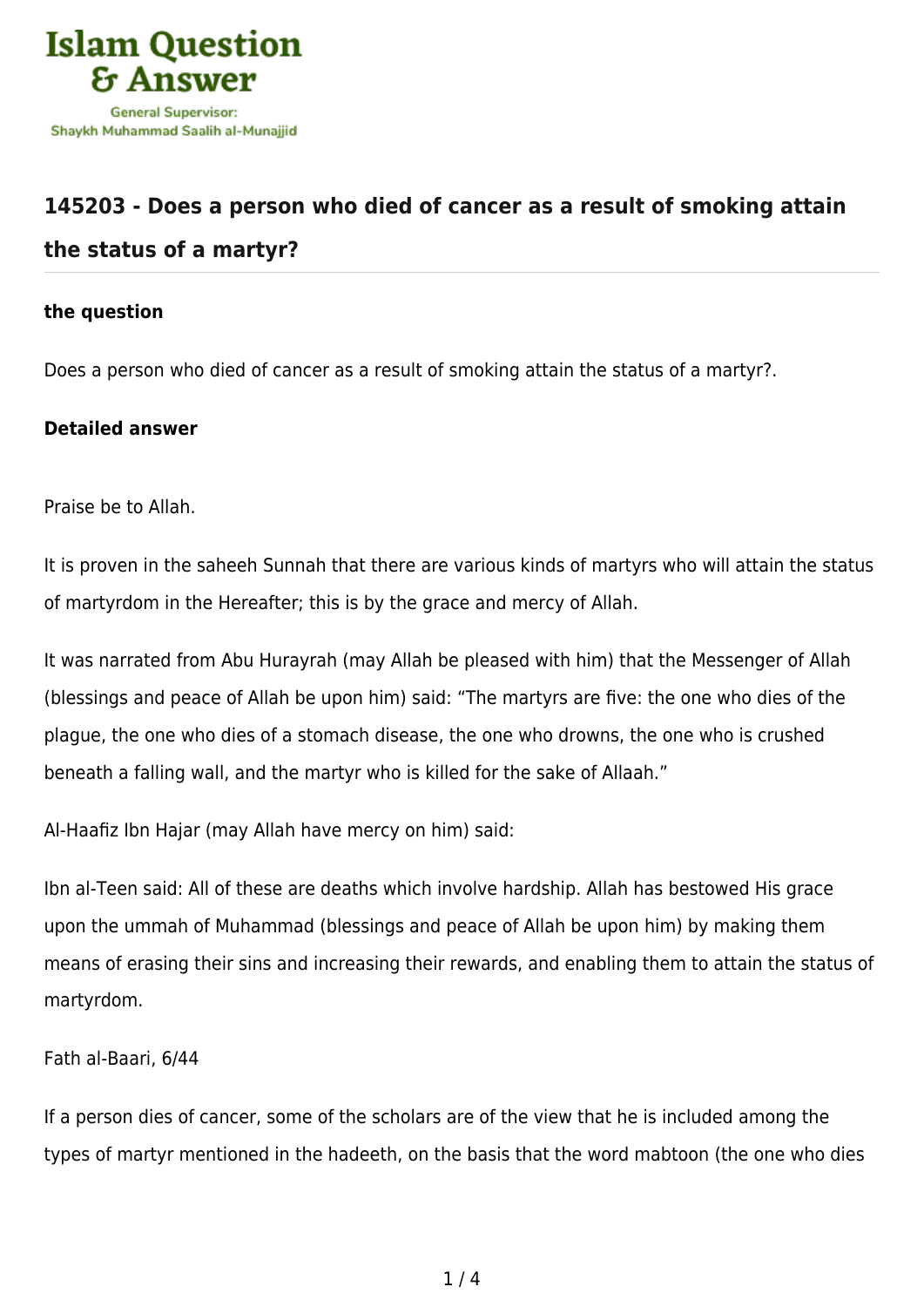

of a disease in the abdomen) is general and includes everyone who dies of a disease in his abdomen and that this does not apply to any one specific disease.

Al-Nawawi (may Allah have mercy on him) said:

The word mabtoon means the one with a disease in the abdomen, which is diarrhoea. Al-Qaadi said: And it was said that he is the one who suffers from dropsy or oedema and swelling of the abdomen. And it was said that it refers to the one who suffers some disease in his abdomen. And it was said that it refers to anyone who dies from a disease in the abdomen in general. End quote from Sharh Muslim by al-Nawawi.

But it should be noted that this suggestion is connected to two conditions:

(i) that the site of the cancer be in the abdomen so that he may truly be said to be mabtoon.

Shaykh 'Abd al-Muhsin al-'Abbaad (may Allah preserve him) was asked:

Does a person who dies of cancer come under the heading of mabtoon?

He replied:

No, because cancer is not always in the stomach; it may be somewhere other than the stomach.

Sharh Sunan Abi Dawood (tape no. 230)

As the site of your friend's cancer was in the throat, he is not included among any of the groups who are regarded as martyrs.

(ii) that the disease should not have been caused by smoking, taking drugs or drinking alcohol, or other haraam things, unless he has repented sincerely from that and has given up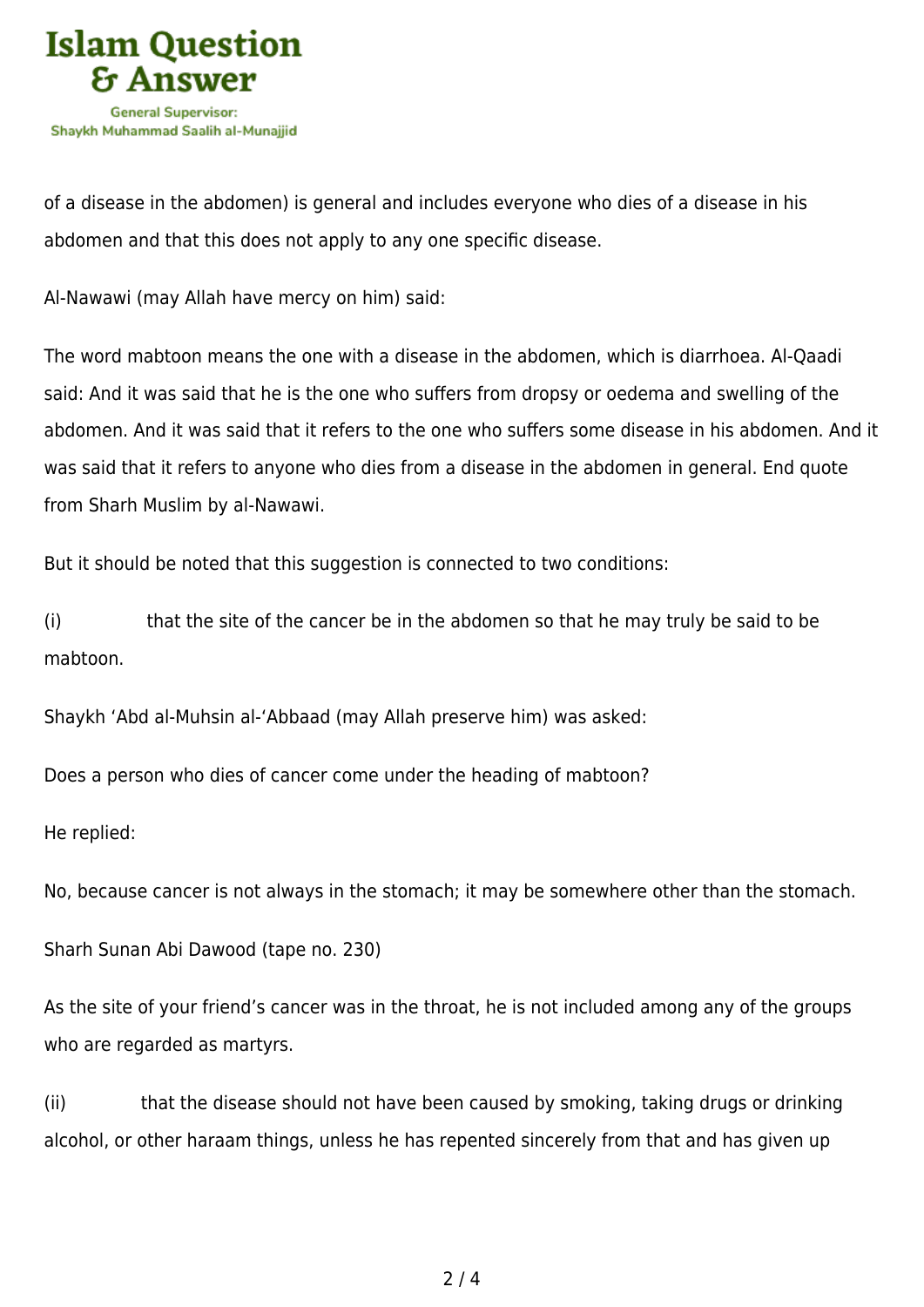

consuming those haraam things.

This condition is general and applies to all those mentioned in the hadeeth. If a woman is pregnant as the result of zina and dies in labour, she is not regarded as one of the martyrs. If a person who drowned had boarded the boat or ship in order to commit sin or some immoral activity, and dies as a result of drowning, he is not one of the martyrs. A person who is killed by a falling wall when he is committing zina or drinking alcohol is not one of the martyrs. In the answer to question no. 45669, we have quoted the Standing Committee as saying that a person who dies as the result of a car accident when he was inside the car comes under the same heading as one who was killed by a falling wall, so he is a martyr, by Allah's leave. But this cannot be applied to those foolish young men to whom this happens when they are racing in their cars, or to those who compete in difficult circumstances in the mountains or in the snow ("extreme sports").

In the answer to question no. [22140](https://islamqa.com/en/answers/22140), we quoted Shaykh al-Islam Ibn Taymiyah as saying that if a person drowns after boarding a ship for sinful purposes, he is not a martyr.

And elsewhere he said:

Whoever wants to follow a path where the possibilities of being safe or being killed are equal has to refrain from following it; if he does not refrain, then he is aiding in his own destruction so he is not a martyr.

Al-Fataawa al-Kubra, 5/381

Al-Suyooti (may Allah have mercy on him) said:

Al-Qurtubi said: This and the previous one -- i.e., those who are killed by a falling wall or drowning - - if they did not take risks and did not fail to take precautions, (then they are martyrs). But if they did not take precautions and died as a result of that, then they are sinners.